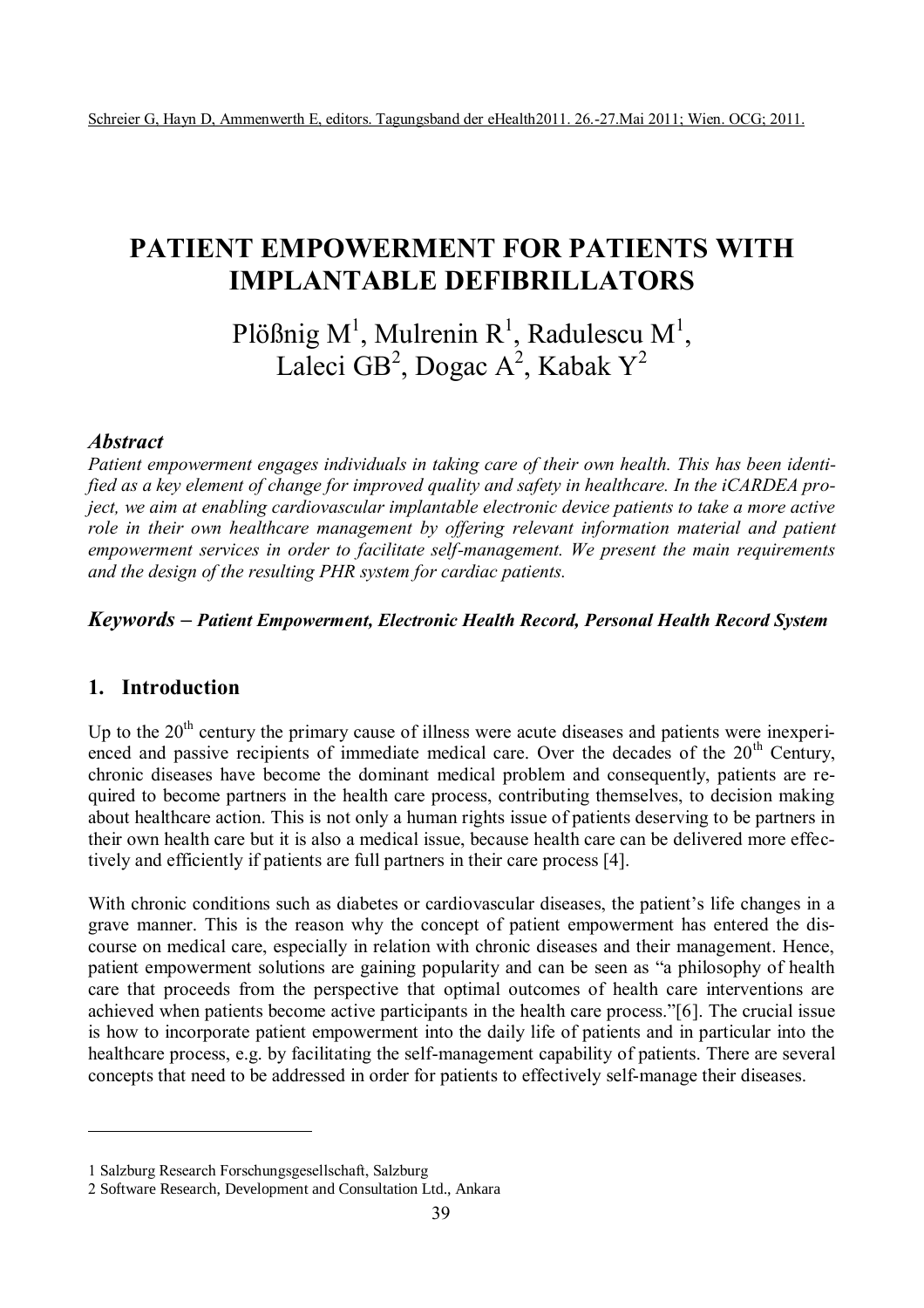# **2. Concepts of Patient Empowerment**

Patient empowerment should lead patients to making good decisions regarding their health and their treatment [7]. Patient empowerment covers a number of issues and can occur at different levels. Some patients simply want to be given information about their conditions whilst others want to have full control over all medical decision-making situations. For this reason there is no common, standardized model for patient empowerment. But there are several key issues and approaches that support patient empowerment:

- A trustful patient-physician relationship close and trusting contact of patients with the physician can lead to more self-confidence and comfort. In particular, general practitioners are frequently the primary contact persons and usually play a key role in disease management programs. For this reason physicians are often regarded as a main mediator to empower patient. In terms of patient empowerment not only the role of patients but also the role of physicians is changing. Physicians are therefore required to be better trained in communication so that they can take over the role of an advisor or a professional supervisor [8].
- Access to relevant information access to relevant health information empowers patients and fosters the physician-patient relationship by facilitating patients to become a more qualified partner in their health care process. This can also increase the control that patients have over their healthcare. The challenge is to improve the patient's access to qualified and trusted information and their capacity to use it effectively [6].
- Supporting patient education and improved decision-making process it is assumed that information empowers patients and that informed patients will take better care of their health [6]. Patient education refers not only to formal health education programs, but also to education programs using e-Learning, online support groups and electronically supported decision aids. Typically, patient education generally focuses on imparting knowledge to the patient that is disease-specific. Patient empowerment also means that the patient is educated in making good decisions about their health i.e. it refers not only to "medical" decisions. It also means that the patients are educated in managing how the disease affects their roles in life (e.g. such as parent or the way to participate in their favorite sport) as well as the emotional impact of the disease [7].
- Managing the patient's own health data electronic Personal Health Record (PHR) systems facilitate the process of accessing and managing the patient's own health data and allow individuals to manage their health information. Although the implementation of electronic PHRs is still in its early stages in most European countries, the PHR is seen as having good prospects for future development and is regarded as a key component for implementing selfcare and chronic care platforms [6].
- Fostering self-management in particular, chronic diseases influence strongly the daily life of patients. Often, health-related decisions and actions can and will be done by the patients themselves. Many of these decisions involve routine activities of daily living (e.g. nutrition, physical activity). Hence, patients should be more involved in decisions about their care, health conditions, treatments and their lifestyle. Consequently patient empowerment should integrate multiple concepts that allow patients to effectively self-manage their disease. This can include strengthening problem solving capabilities, facilitating the decision-making process for patients, offering multiple resources which a patient can use (e.g. social communities, information material, Internet) or providing supportive tools for changing behavior and lifestyle in reasonable steps [5].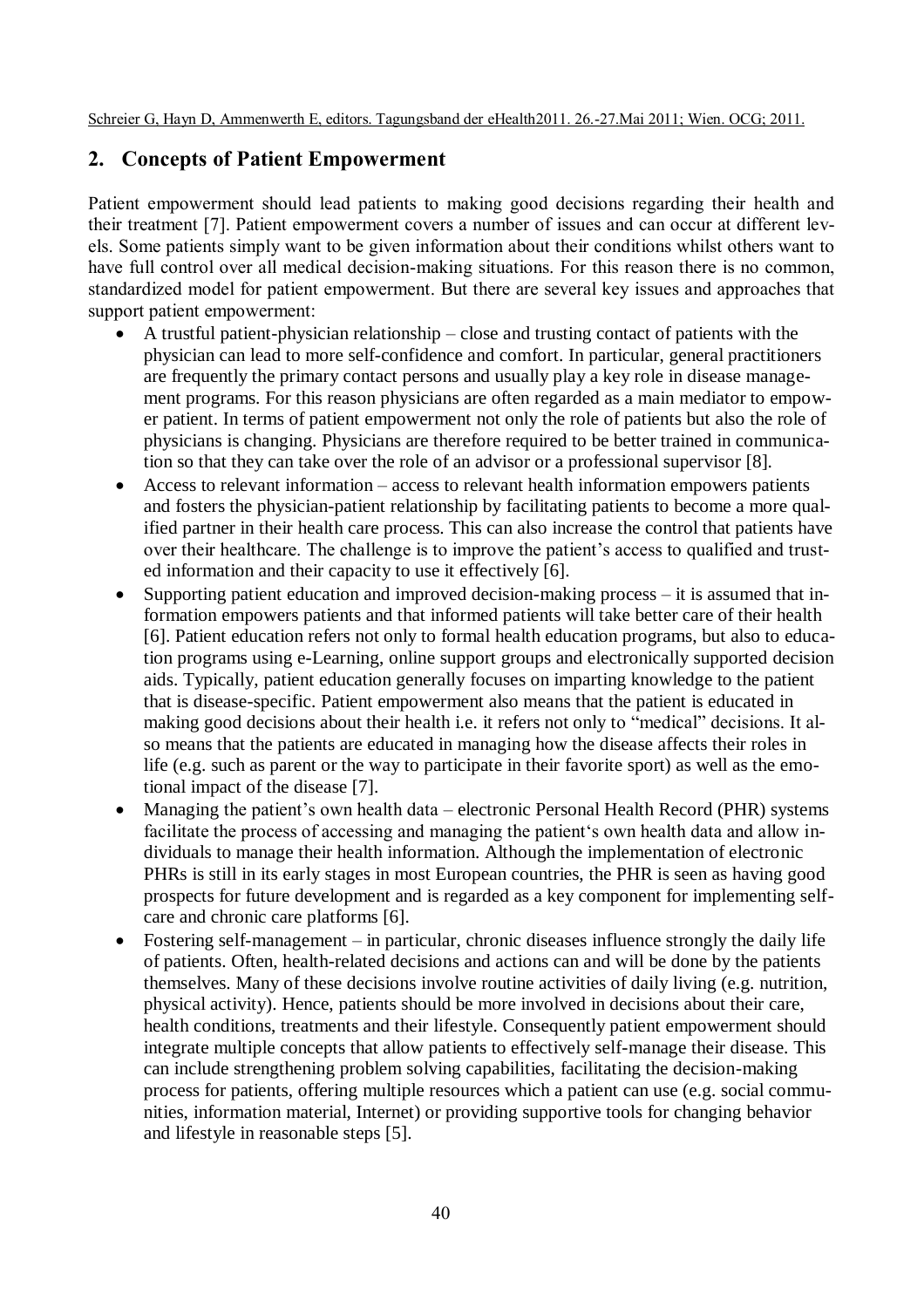# **3. iCARDEA – Remote Monitoring and Patient Empowerment**

In 2007, there were more than 800.000 patients in Europe with a cardiovascular implantable electronic device (CIED) causing more than 5.8 million follow-up visits for patients per year [10]. Both numbers are rising quickly. The iCARDEA project1 aims at developing an intelligent platform to semi-automate the follow-up of CIED patients using adaptable computer interpretable clinical guideline models for the physicians and a Patient Empowerment Framework for CIED patients. iCARDEA assists cardiologists in remote monitoring and decision support tools for follow-ups of CIED patients and CIED patients are supported by multiple services for self-management and managing their own health data. The iCARDEA pilot application will be deployed in Salzburg, in SALK premises2. The prototype will be validated in a clinical setting including CIED patients and physicians as end-users. We report on the Patient Empowerment Framework that is being developed in iCARDEA.

## **3. 1. A Patient Empowerment Framework**

The iCARDEA Patient Empowerment Framework aims at enabling CIED patients to take a more active role in their own healthcare management by offering relevant information material and services. It focuses on the following conceptual components:

- *The iCARDEA PHR system* allowing patients to access and manage their own health data. The PHR system offers multiple services in order to facilitate the self-management competences for the patients.
- *Patient Information and Feedback* supporting the patients self-care capabilities in order to achieve high acceptance and quality of living and fostering the patient-physician relationship in order to increase self-confidence and comfort for CIED patients

The iCARDEA Patient Empowerment Framework not only offers electronic services provided by the PHR system. It additionally includes offline services such as self-help groups which can help to increase self-efficacy or to change behavior in line with the individual health care. The Patient Empowerment Framework is a component in the iCARDEA system which can be updated with clinical data by using the IHE Exchange of Personal Health Record Content Profile3 (XPHR) content profile. Additionally, medical and lifestyle data collected by the patients in their PHR system (e.g. about blood pressure, weight, sport activities) can be used as additional information and input to the decision support tools for the cardiologists.

#### **3. 2. The PHR system as the core component**

A Personal Health Record (PHR) is an electronic, lifelong record of health information that is maintained by individuals. These individuals own and manage the information in the PHR, which comes from both their healthcare providers and the individuals themselves [3]. A PHR gives a person upto-date information when and where he needs it. Hence, a PHR system is a tool for collecting, tracking and sharing important, up-to-date information about an individual's health such as dates of significant illnesses and surgical procedures, current medications and dosages, allergies or sensitivities to drugs or materials, results from a recent physical examination, current educational materials

 $\overline{a}$ 

<sup>1</sup> http://www.srdc.com.tr/icardea/

<sup>2</sup> SALK – Salzburger Landeslliniken (Hospital system of Salzburg) - <http://www.salk.at/>

<sup>3</sup> http://wiki.ihe.net/index.php?title=Exchange\_of\_Personal\_Health\_Record\_Content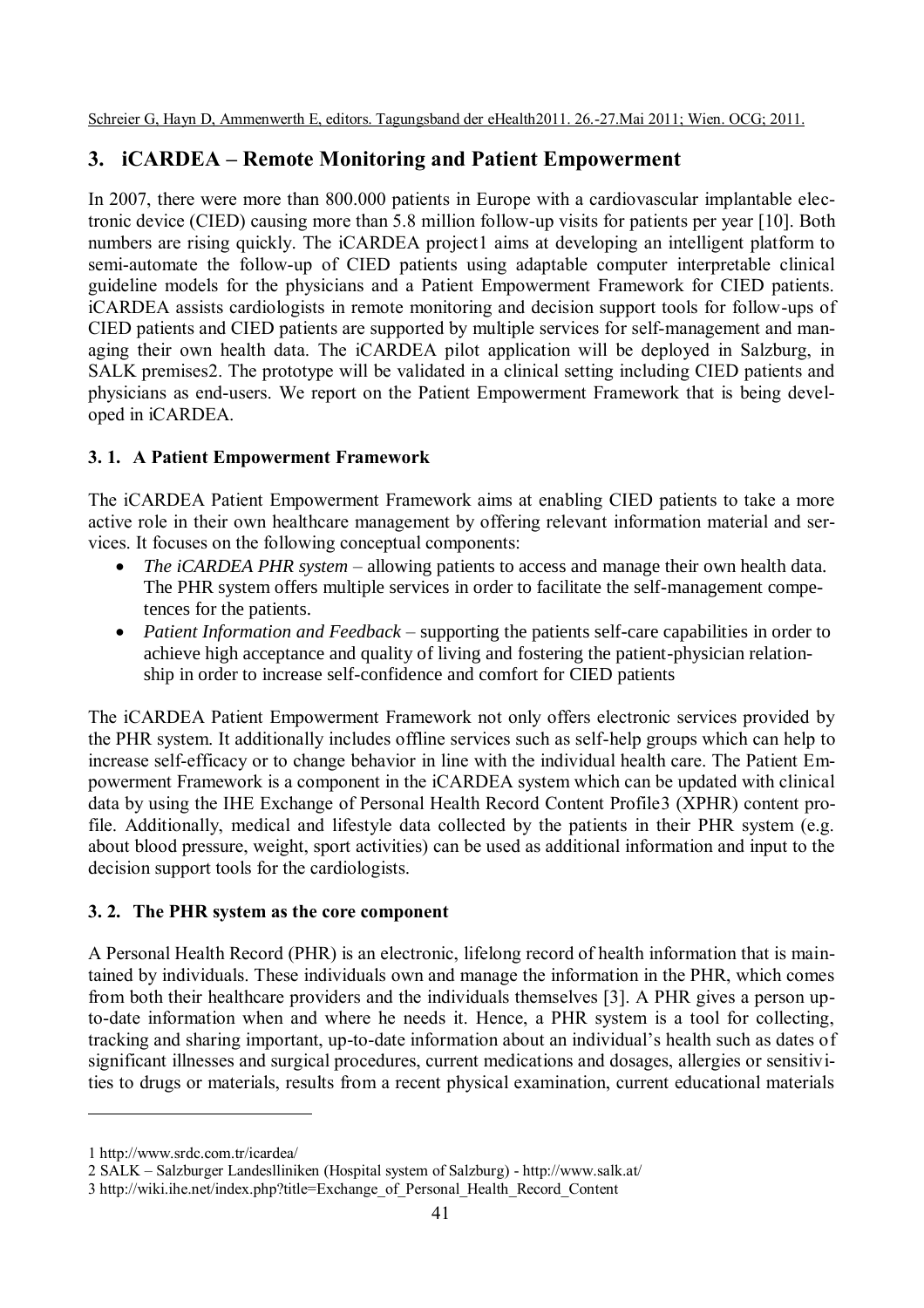#### Schreier G, Hayn D, Ammenwerth E, editors. Tagungsband der eHealth2011. 26.-27.Mai 2011; Wien. OCG; 2011.

or web links relating to one's health, diet and exercise logs [1]. A PHR system enables the lifelong management of a consumer's healthcare records and facilitates the consumer of being responsible for the own healthcare records.

Empowered individuals would like to collect all their medical and disease-related information in their electronic PHR. In iCARDEA the core of the Patient Empowerment Framework is a PHR system which allows CIED patients to manage their PHR and enables the patients to take a more active role in the management of their own healthcare. The iCARDEA PHR Core Architecture facilitates integration with other applications and systems and provides basic services and components for a PHR system such as a Message Bus for the communication among components, a Profile Manager supporting the management of patient health profile and security issues based on authentication (single-sign-on, SAML21), authorization, and audit trail logging (IHE ATNA profile2). Additionally, the iCARDEA PHR system comprises the following functionalities (see *Figure 1*):

- *Management of PHR data* providing PHR features for managing the personal health data including semantically enhanced annotations
- *Supporting behavior changes by an Action Plan* a customizable action plan facilitates patient health goals and behavior changes by involving goals and tasks that are monitored via activities such as semantically enhanced patient observations and calendar services.
- *Monitoring and Reporting Services* this refers to general observation services such as mood or exceptional events of daily life. It also refers to patients with cardiac insufficiency, who should e.g. control their weight or blood pressure e.g. on a daily basis.
- *Consent Manager* privacy will be supported by a pluggable Patient Consent Editor used by patients to manage access to their data e.g. by healthcare providers or family members.
- *Patient Information Services* includes bookmarking, sharing content and sharing web feeds, and the creation of specific materials for iCARDEA CIED patients for the pilot study.

The iCARDEA PHR system is designed to complement existing PHR systems and Personal Health Applications. The PHR system's modular approach provides services and integration features supported by Enterprise Integration Patterns3. Interoperability with Personal Health Applications will be supported by standards such as on IHE Profiles4 for exchanging information between Electronic Health Records (EHR), PHR or other IHE profile compliant systems. In particular iCARDEA is based on Patient Care Coordination Profiles (PCC-95 and PCC-106) and the Exchange of Personal Health Record Content Profile7 (XPHR) for interactions with EHR or other PHR systems.

# **4. Conclusions**

 $\overline{a}$ 

PHR systems will play a key role in patient-centered care and for patient empowerment. PHR systems can serve as a hub for information about and for patients. Today's PHRs will evolve into a suite of devices and applications enabling consumers not only to acquire, store, manage and interpret health information, but also to take appropriate health actions. And the information will be

<sup>1</sup> <http://www.oasis-open.org/committees/download.php/27819/sstc-saml-tech-overview-2.0-cd-02.pdf>

<sup>2</sup> IHE – Integrating the Health Enterpris[e http://www.ihe.net/](http://www.ihe.net/)

<sup>3</sup> <http://www.eaipatterns.com/eaipatterns.html>

<sup>4</sup> IHE Integrating the Healthcare Enterprise http://www.ihe.net/profiles/index.cfm

<sup>5</sup> http://wiki.ihe.net/index.php?title=PCC-9

<sup>6</sup> http://wiki.ihe.net/index.php?title=PCC-10

<sup>7</sup> http://wiki.ihe.net/index.php?title=Exchange\_of\_Personal\_Health\_Record\_Content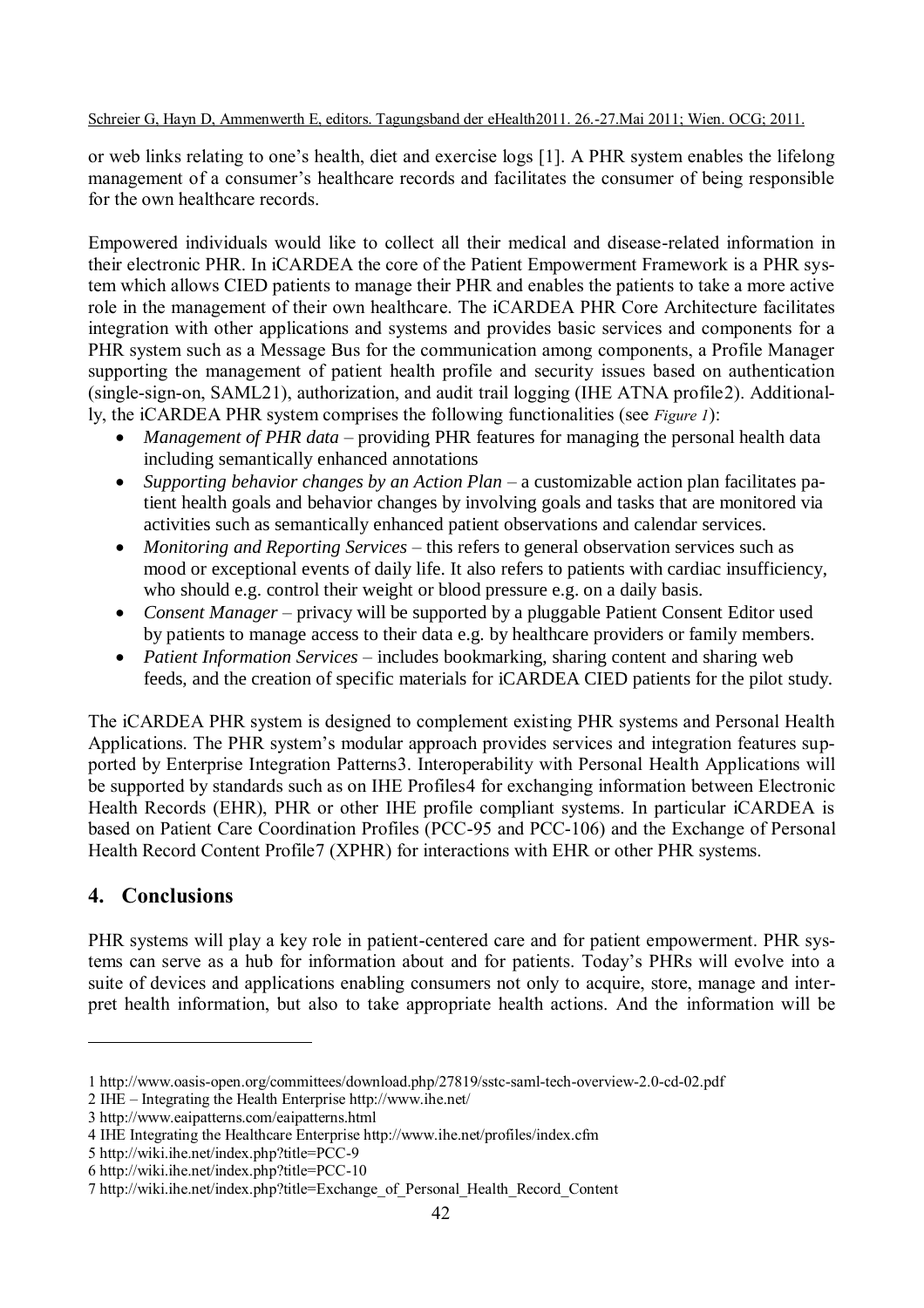Schreier G, Hayn D, Ammenwerth E, editors. Tagungsband der eHealth2011. 26.-27.Mai 2011; Wien. OCG; 2011.

accessible whenever and wherever a patient needs it. Brennan [2] forecasts two possible paths for PHRs in the next three to five years. One will involve developing better links between health records containing a patient's observations and the records his clinician keeps. The other will entail a greater proliferation of more clinically useful home-monitoring and alert systems as home electronics mature.



**Figure 1: Major components of the iCARDEA PHR system**

iCARDEA portrays a different development route for PHR systems. Keeping patient-centered care in mind PHR systems should be devoted to patient empowerment and should - in particular - offer services supporting self-management. This will be achieved by the iCARDEA Patient Empowerment Framework in a twofold approach. On a practical level iCARDEA offers offline and online services for patient empowerment. On a technical level special services for facilitating selfmanagement are provided – the *Action Plan* supports the changing of behavior, information and education material aims to facilitate decision-making situations for patients and the monitoring of disease-relevant parameters such as blood pressure or body weight aims to support the self-control. Additionally, when patient-specific observations and notes about e.g. lifestyle, risk factors, cardiacrelevant symptoms or physical activity are combined with other patient-specific and disease-related data which can be collected at different stages of the health care process the benefit for decision support becomes clear. In iCARDEA, patients can allow their treating physicians to have access to specific information collected in the PHR system such as the medication changes or observations about weight gain, palpitations or shortness of breath. Such information is based on medical standards such as SNOMED CT1 and LOINC2 and can be included into the computerized clinical guidelines for follow-up visits for CIED patients.

With the technologist's expectations of future Personal Health Applications and in particular of mobile applications interoperability and integration issues that provide patient empowerment features need to be addressed. Patient empowerment software must also integrate a diverse set of existing applications that clearly have shown benefit to patients and other users. A first prototype of the iCARDEA Patient Empowerment Framework will be ready by mid of 2011 and aims to complement existing PHR systems and Personal Health Applications. The PHR system modular approach provides services and integration features supported by Enterprise Integration Patterns for different

 $\overline{a}$ 

<sup>1</sup> http://www.ihtsdo.org/snomed-ct/

<sup>2</sup> http://loinc.org/